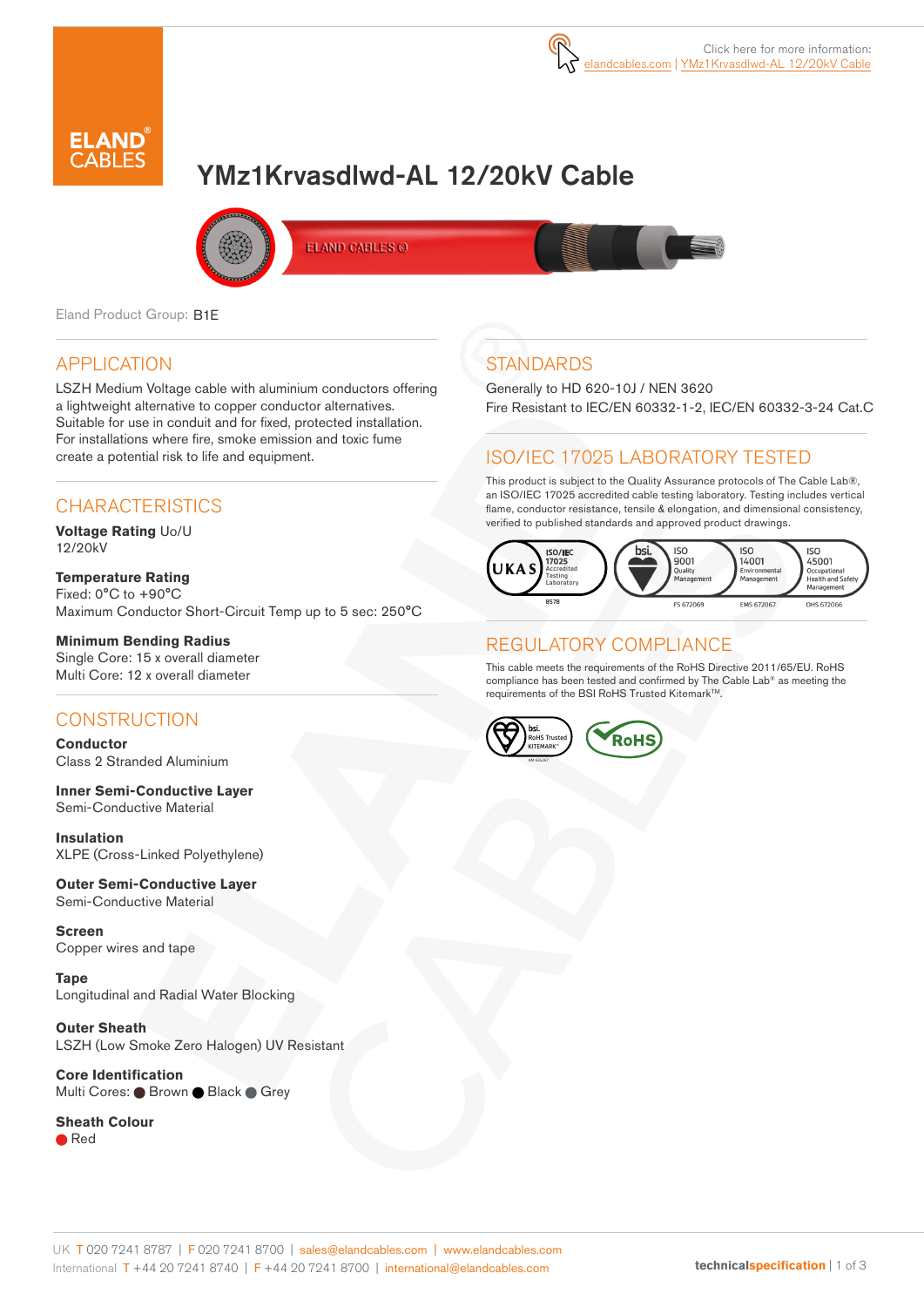#### DIMENSIONS

| ELAND PART NO. | NO. OF       | NOMINAL CROSS<br><b>CORES SECTIONAL AREA</b><br>mm <sup>2</sup> | <b>NOMINAL CROSS</b><br><b>SECTIONAL AREA</b><br>OF SCREEN | <b>NOMINAL</b><br><b>DIAMETER</b><br><b>OVER</b><br>CONDUCTOR | <b>NOMINAL</b><br><b>THICKNESS</b><br>OF INSULATION | <b>NOMINAL THICKNESS</b><br>OF SEMI-CONDUCTIVE LAYER<br>mm |                    | <b>NOMINAL</b><br><b>THICKNESS</b><br>OF SHEATH | <b>NOMINAL</b><br>OVERALL<br><b>DIAMETER</b> | <b>NOMINAL</b><br><b>WEIGHT</b><br>kg/km |
|----------------|--------------|-----------------------------------------------------------------|------------------------------------------------------------|---------------------------------------------------------------|-----------------------------------------------------|------------------------------------------------------------|--------------------|-------------------------------------------------|----------------------------------------------|------------------------------------------|
|                |              |                                                                 | mm <sup>2</sup>                                            | mm                                                            | mm                                                  | Inner                                                      | Outer              | mm                                              | mm                                           |                                          |
| B1E20KV01050RD | $\mathbf{1}$ | 50                                                              | 25                                                         | 8.10                                                          | 4.50                                                | 0.50                                                       | 0.40(fully bonded) | 2.50                                            | 30                                           | 1100                                     |
| B1E20KV01070RD | $\mathbf{1}$ | 70                                                              | 25                                                         | 9.70                                                          | 4.50                                                | 0.50                                                       | 0.40(fully bonded) | 2.50                                            | 31                                           | 1200                                     |
| B1E20KV01095RD | 1            | 95                                                              | 25                                                         | 11.40                                                         | 4.50                                                | 0.50                                                       | 0.40(fully bonded) | 2.50                                            | 33                                           | 1300                                     |
| B1E20KV01120RD | 1            | 120                                                             | 25                                                         | 12.60                                                         | 4.50                                                | 0.50                                                       | 0.40(fully bonded) | 2.50                                            | 34                                           | 1400                                     |
| B1E20KV01150RD | 1            | 150                                                             | 25                                                         | 14.10                                                         | 4.50                                                | 0.50                                                       | 0.40(fully bonded) | 2.50                                            | 36                                           | 1500                                     |
| B1E20KV01185RD | 1            | 185                                                             | 25                                                         | 15.80                                                         | 4.50                                                | 0.50                                                       | 0.40(fully bonded) | 2.50                                            | 37                                           | 1700                                     |
| B1E20KV01240RD |              | 240                                                             | 25                                                         | 18.10                                                         | 4.50                                                | 0.50                                                       | 0.40(fully bonded) | 2.50                                            | 40                                           | 1900                                     |
| B1E20KV01300RD | 1            | 300                                                             | 25                                                         | 20.20                                                         | 4.50                                                | 0.50                                                       | 0.40(fully bonded) | 2.50                                            | 42                                           | 2200                                     |
| B1E20KV01400RD | 1            | 400                                                             | 50                                                         | 23.00                                                         | 4.50                                                | 0.50                                                       | 0.40(fully bonded) | 2.50                                            | 45                                           | 2750                                     |
| B1E20KV01500RD |              | 500                                                             | 50                                                         | 26.00                                                         | 4.50                                                | 0.50                                                       | 0.40(fully bonded) | 2.50                                            | 48                                           | 3250                                     |
| B1E20KV01630RD | 1            | 630                                                             | 50                                                         | 30.10                                                         | 4.50                                                | 0.50                                                       | 0.40(fully bonded) | 2.50                                            | 52                                           | 3750                                     |
| B1E20KV03050RD | 3            | 50                                                              | 70                                                         | 8.10                                                          | 4.50                                                | 0.50                                                       | 0.40(fully bonded) | 3.20                                            | 60                                           | 3250                                     |
| B1E20KV03070RD | 3            | 70                                                              | 70                                                         | 9.70                                                          | 4.50                                                | 0.50                                                       | 0.40(fully bonded) | 3.20                                            | 63                                           | 3700                                     |
| B1E20KV03095RD | 3            | 95                                                              | 70                                                         | 11.40                                                         | 4.50                                                | 0.50                                                       | 0.40(fully bonded) | 3.20                                            | 67                                           | 4000                                     |
| B1E20KV03120RD | 3            | 120                                                             | 70                                                         | 12.60                                                         | 4.50                                                | 0.50                                                       | 0.40(fully bonded) | 3.20                                            | 70                                           | 4500                                     |
| B1E20KV03150RD | 3            | 150                                                             | 70                                                         | 14.10                                                         | 4.50                                                | 0.50                                                       | 0.40(fully bonded) | 3.20                                            | 73                                           | 4900                                     |
| B1E20KV03185RD | 3            | 185                                                             | 70                                                         | 15.80                                                         | 4.50                                                | 0.50                                                       | 0.40(fully bonded) | 3.20                                            | 77                                           | 5400                                     |
| B1E20KV03240RD | 3            | 240                                                             | 70                                                         | 18.10                                                         | 4.50                                                | 0.50                                                       | 0.40(fully bonded) | 3.20                                            | 82                                           | 6200                                     |

### ELECTRICAL CHARACTERISTICS

#### Single Core

| NOMINAL CROSS<br><b>SECTIONAL AREA</b> | <b>NOMINAL SHORT-</b><br>CIRCUIT OF CONDUCTOR | <b>MAXIMUM CONDUCTOR</b><br>DC RESISTANCE AT 20°C | <b>CONDUCTER</b><br>AC RESISTANCE BY<br>MAXIMUM TEMPERATURE<br>$\Omega$ /km | <b>CURRENT CARRYING CAPACITY</b><br>Α | <b>CONDUCTOR LOSSES</b><br>IN THE GROUND |                          |
|----------------------------------------|-----------------------------------------------|---------------------------------------------------|-----------------------------------------------------------------------------|---------------------------------------|------------------------------------------|--------------------------|
| mm <sup>2</sup>                        | <b>CURRENT FOR 1 SECOND</b><br>kA             | $\Omega$ /km                                      |                                                                             | In Ground 20°C                        | In Air 30°C                              | kW/km                    |
| 50                                     | 4.70                                          | 0.0641                                            | 0.825                                                                       | 195                                   | 217                                      | 31.4                     |
| 70                                     | 6.58                                          | 0.0443                                            | 0.570                                                                       | 237                                   | 270                                      | 32.0                     |
| 95                                     | 8.93                                          | 0.320                                             | 0.412                                                                       | 282                                   | 328                                      | 32.8                     |
| 120                                    | 11.28                                         | 0.253                                             | 0.328                                                                       | 320                                   | 378                                      | 33.6                     |
| 150                                    | 14.10                                         | 0.206                                             | 0.268                                                                       | 353                                   | 425                                      | 33.4                     |
| 185                                    | 17.39                                         | 0.164                                             | 0.213                                                                       | 396                                   | 485                                      | 33.4                     |
| 240                                    | 22.56                                         | 0.125                                             | 0.163                                                                       | 457                                   | 573                                      | 34.0                     |
| 300                                    | 28.20                                         | 0.100                                             | 0.132                                                                       | 511                                   | 652                                      | 34.5                     |
| 400                                    | 37.60                                         | 0.0778                                            | 0.103                                                                       | 566                                   | 740                                      | 33.0                     |
| 500                                    | 47.00                                         | 0.0605                                            | 0.0810                                                                      | 630                                   | 838                                      | 32.1                     |
| 630                                    | 59.22                                         | 0.0469                                            | 0.0640                                                                      | 701                                   | 882                                      | $\overline{\phantom{a}}$ |